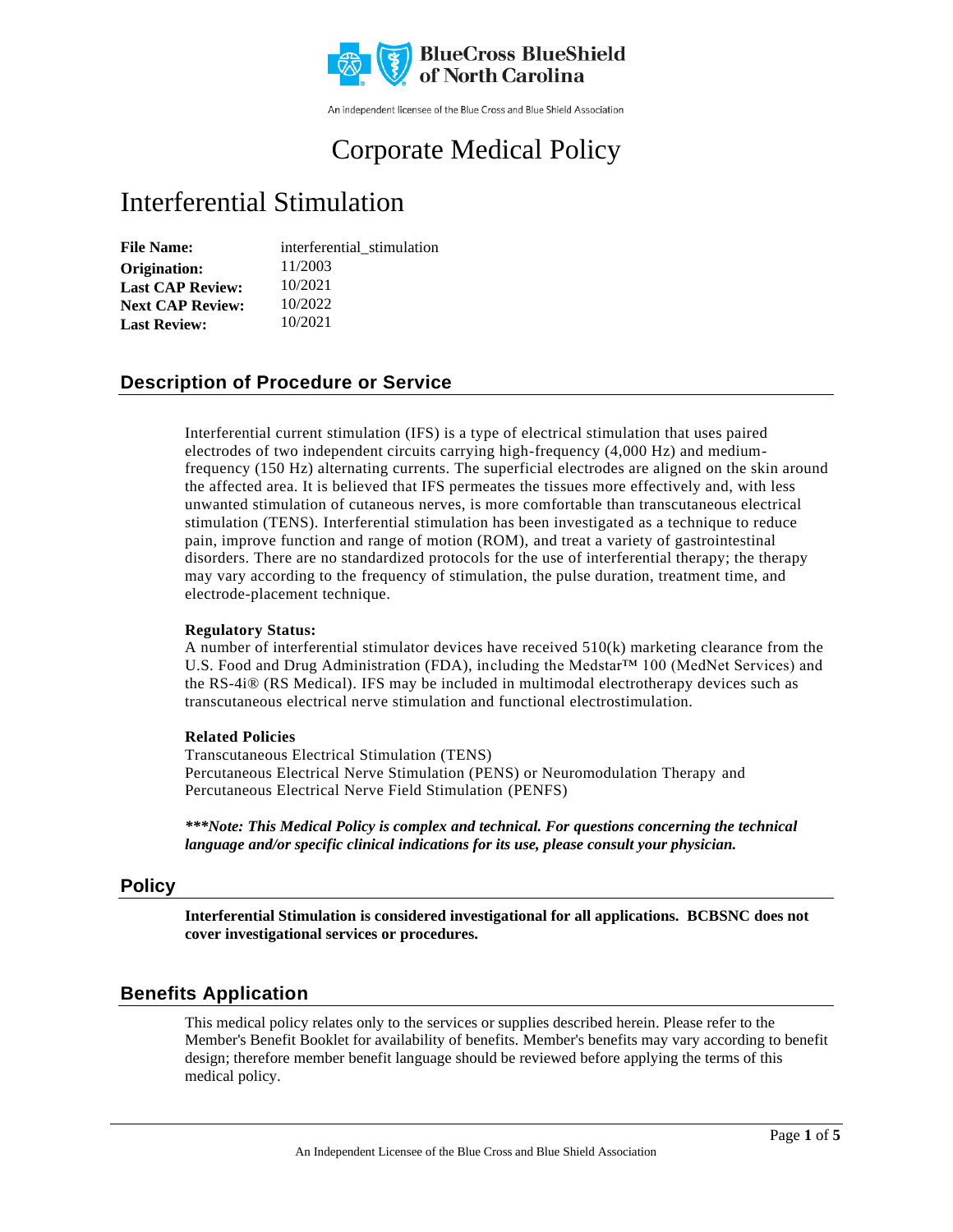### **When Interferential Stimulation is covered**

Not applicable

### **When Interferential Stimulation is not covered**

Interferential current stimulation is considered investigational.

### **Policy Guidelines**

For individuals who have musculoskeletal conditions who receive IFS, the evidence includes randomized controlled trials (RCTs) and meta-analyses. Relevant outcomes are symptoms, functional outcomes, quality of life, medication use, and treatment-related morbidity. Placebocontrolled RCTs have found that IFS when used to treat musculoskeletal pain and impaired function(s), does not significantly improve outcomes; additionally, a meta-analysis of placebocontrolled trials did not find a significant benefit of IFS for decreasing pain or improving function. The evidence is insufficient to determine that the technology results in an improvement in the net health outcome.

For individuals who have gastrointestinal disorders who receive IFS, the evidence includes RCTs. Relevant outcomes are symptoms, functional outcomes, quality of life, medication use and treatment-related morbidity. IFS has been tested for a variety of gastrointestinal conditions, with a small number of trials completed for each condition. Trials results are mixed, with some reporting benefit and others not. This body of evidence is inconclusive on whether IFS is an efficacious treatment for gastrointestinal conditions. The evidence is insufficient to determine that the technology results in an improvement in the net health outcome.

For individuals who have poststroke spasticity who receive IFS, the evidence includes RCTs. Relevant outcomes are symptoms, functional outcomes, quality of life, and treatment-related morbidity. The RCTs had small sample sizes and very short follow-up (immediately posttreatment to five weeks). The evidence is insufficient to determine that the technology results in an improvement in the net health outcome.

#### **Billing/Coding/Physician Documentation Information**

This policy may apply to the following codes. Inclusion of a code in this section does not guarantee that it will be reimbursed. For further information on reimbursement guidelines, please see Administrative Policies on the Blue Cross Blue Shield of North Carolina web site at www.bcbsnc.com. They are listed in the Category Search on the Medical Policy search page.

*Applicable service codes*: *S8130, S8131*.

BCBSNC may request medical records for determination of medical necessity. When medical records are requested, letters of support and/or explanation are often useful, but are not sufficient documentation unless all specific information needed to make a medical necessity determination is included.

### **Scientific Background and Reference Sources**

BCBSA Medical Policy Reference Manual, 1.01.24, 7/17/03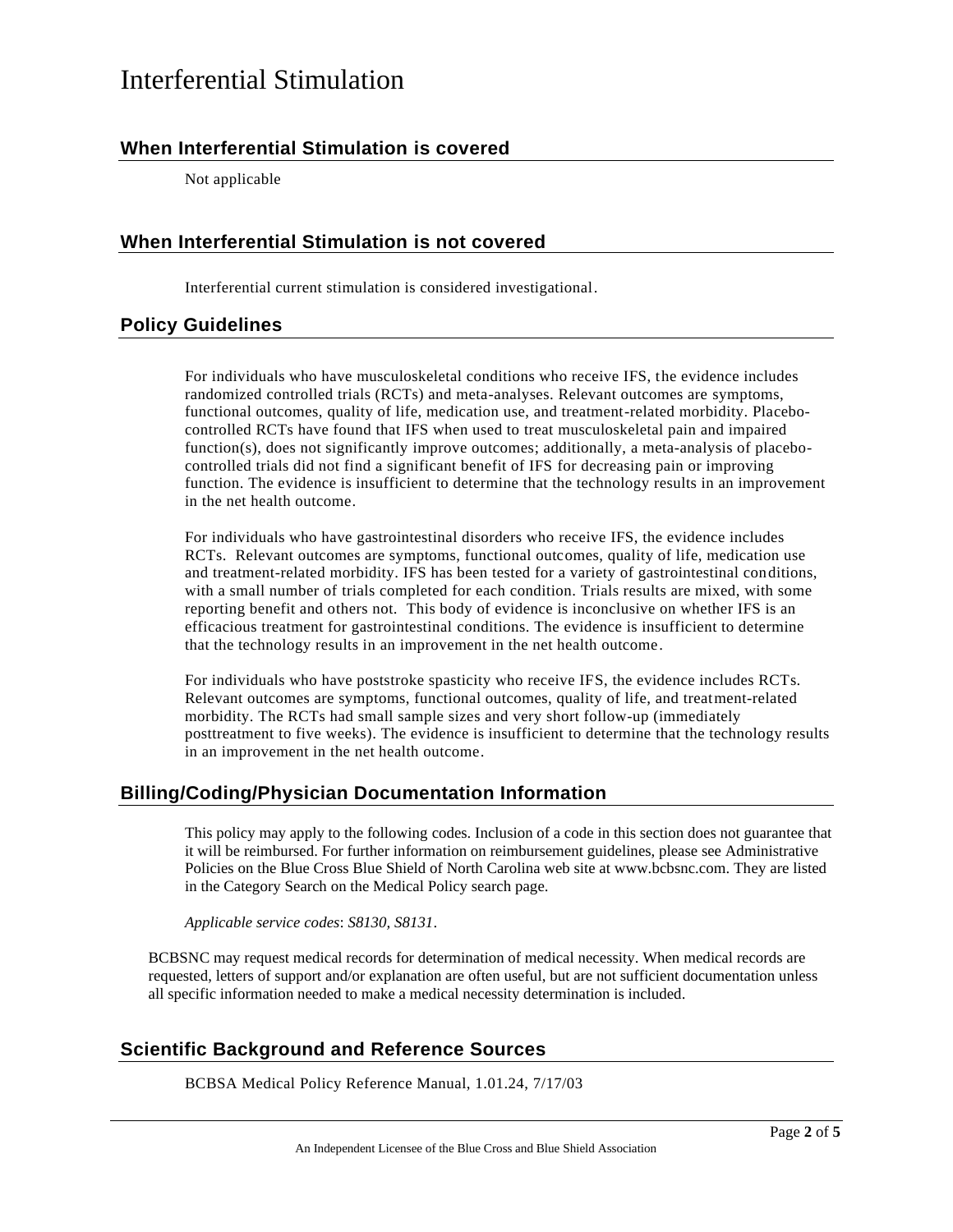Specialty Matched Consultant Advisory Panel - 6/2004 BCBSA Medical Policy Reference Manual [Electronic Version], 1.01.24, 12/14/2005 Specialty Matched Consultant Advisory Panel - 5/2006 BCBSA Medical Policy Reference Manual [Electronic Version], 1.01.24, 12/12/2006 Specialty Matched Consultant Advisory Panel - 5/2008 BCBSA Medical Policy Reference Manual [Electronic Version], 1.01.24, 10/6/2009 Specialty Matched Consultant Advisory Panel – 11/29/2010 BCBSA Medical Policy Reference Manual [Electronic Version], 1.01.24, 11/11/2010 Specialty Matched Consultant Advisory Panel – 11/2011 BCBSA Medical Policy Reference Manual [Electronic Version], 1.01.24, 12/8/2011 Specialty Matched Consultant Advisory Panel – 10/2012 BCBSA Medical Policy Reference Manual [Electronic Version], 1.01.24, 12/13/2012 Specialty Matched Consultant Advisory Panel – 10/2013 BCBSA Medical Policy Reference Manual [Electronic Version], 1.01.24, 12/12/2013 Specialty Matched Consultant Advisory Panel – 10/2014 BCBSA Medical Policy Reference Manual [Electronic Version], 1.01.24, 12/11/2014 Specialty Matched Consultant Advisory Panel – 10/2015 BCBSA Medical Policy Reference Manual [Electronic Version], 1.01.24, 6/16/2016 Specialty Matched Consultant Advisory Panel – 10/2016 BCBSA Medical Policy Reference Manual [Electronic Version], 1.01.24, 9/14/2017 Specialty Matched Consultant Advisory Panel – 10/2017 BCBSA Medical Policy Reference Manual [Electronic Version], 1.01.24, 6/14/2018 Specialty Matched Consultant Advisory Panel – 10/2018 BCBSA Medical Policy Reference Manual [Electronic Version], 1.01.24, 6/13/2019 Specialty Matched Consultant Advisory Panel – 10/2019 BCBSA Medical Policy Reference Manual [Electronic Version], 1.01.24, 6/18/2020 Specialty Matched Consultant Advisory Panel – 10/2020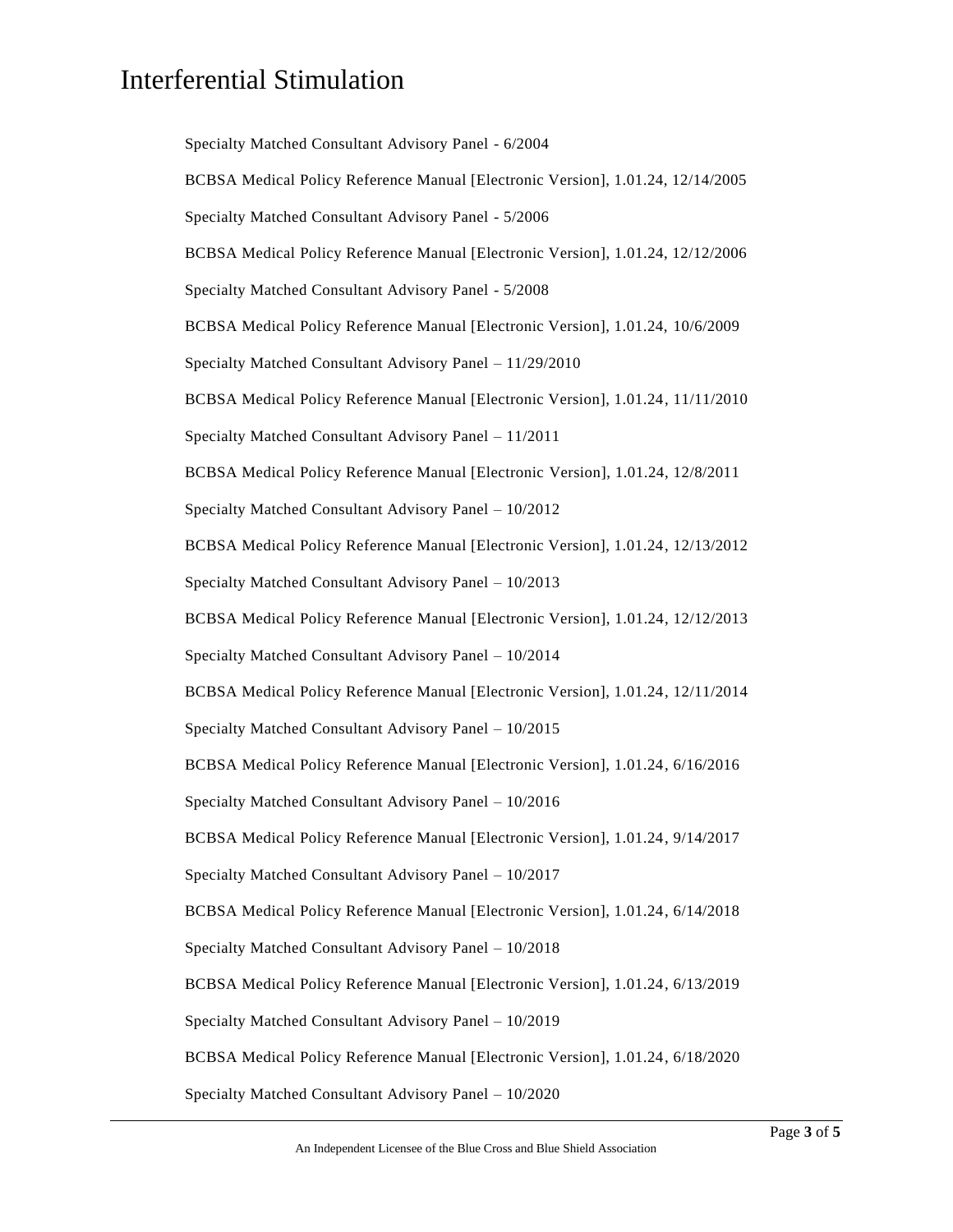BCBSA Medical Policy Reference Manual [Electronic Version], 1.01.24, 6/10/2021

Specialty Matched Consultant Advisory Panel – 10/2021

#### **Policy Implementation/Update Information**

- 11/03 New policy.
- 4/8/04 Added, "Sequential stimulators that combine interferential current and muscle stimulation such as the RS-4i Sequential Stimulator are considered investigational. BCBSNC does not cover investigational services." to the noncovered section of the policy. Statement removed from Policy Guidelines.
- 7/29/04 Specialty Matched Consultant Advisory Panel review 6/22/04. No changes to criteria. Format changes for consistency. References added.
- 6/5/06 Specialty Matched Consultant Advisory Panel review 5/3/2006. No changes to policy statement. Rationale added to "Policy Guidelines" section. References added.
- 12/3/07 "Next Review Date" corrected. Policy number added to "Key Word" section.
- 6/30/08 Specialty Matched Consultant Advisory Panel review 5/29/08. No changes to policy statement. Policy status changed to Active policy, no longer scheduled for routine literature review. (btw)
- 6/22/10 Policy Number(s) removed (amw)
- 12/21/10 Removed from "Active policy, no longer scheduled for routine literature review." To active policy. Policy "Description" revised. Policy statements reworded no change to policy intent. "Policy Guidelines" revised. References added. Specialty Matched Consultant Advisory Panel review 11/29/2010. References added. (btw)
- 1/1/12 Specialty Matched Consultant Advisory Panel review 11/30/11. "Description" revised. No change to policy intent. Rationale in "Policy Guidelines" updated. Added 2012 HCPCS codes S8130 and S8131 to the "Billing/Coding" section. (btw)
- 4/17/12 Reference added. (btw)
- 11/13/12 Specialty Matched Consultant Advisory Panel review 10/17/2012. Policy Guidelines updated. No change to policy intent. (btw)
- 2/12/13 Description and Policy Guidelines sections updated. No change to policy intent. Reference added. (btw)
- 11/12/13 Specialty Matched Consultant Advisory Panel review 10/16/2013. No change to policy. (btw)
- 2/25/14 Reference added. (btw)
- 11/25/14 Related Guideline added. Specialty Matched Consultant Advisory Panel review 10/28/2014. No change to Policy statement. (sk)
- 2/24/15 Reference added. (sk)